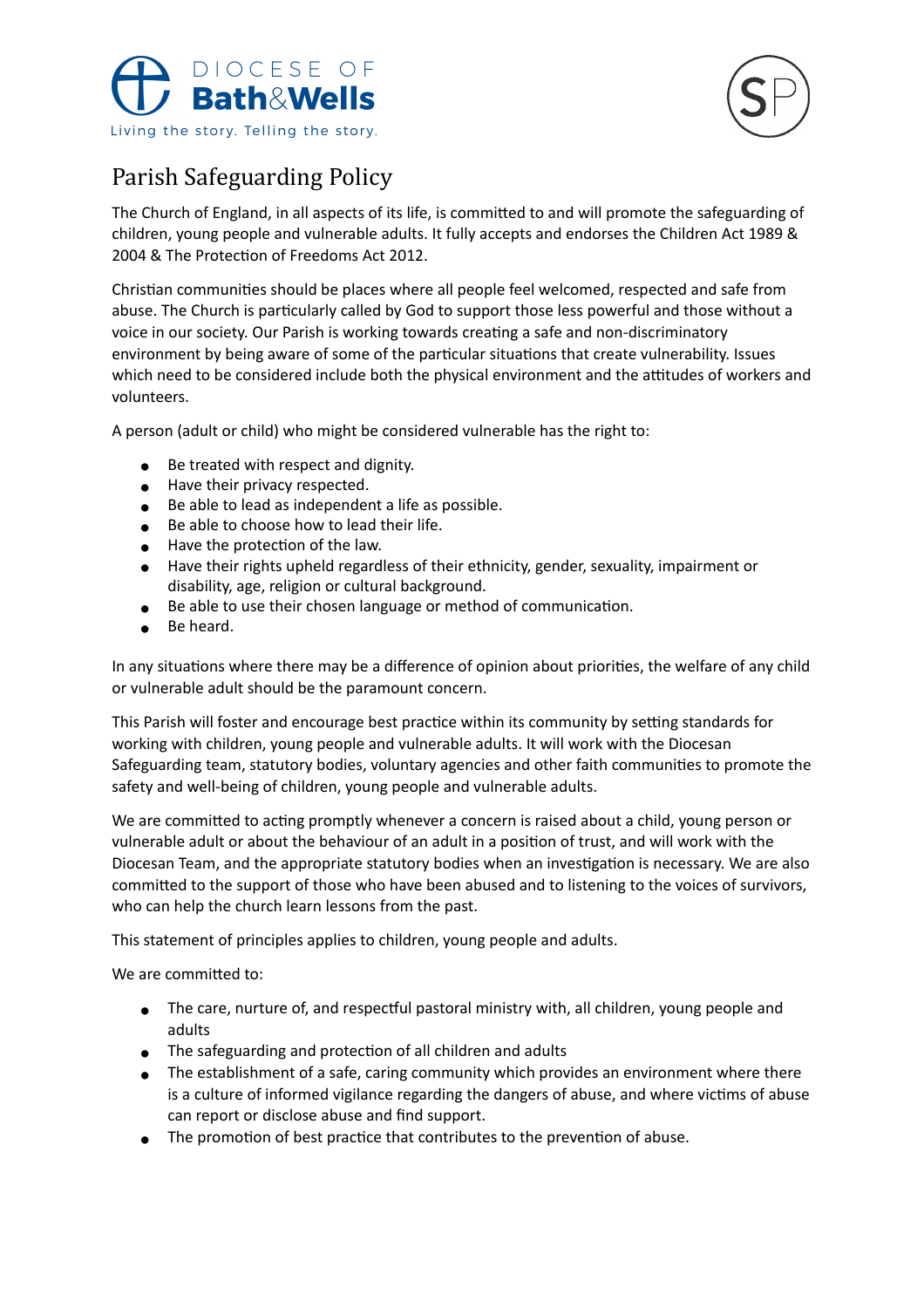



The safeguarding and protection of children, young people and vulnerable adults is everyone's responsibility, not just parents or those who have formal leadership or caring responsibilities. Procedures and formal processes alone, though essential, will not protect children and adults. The community, including all its members, needs to be aware of the dangers and be prepared to report concerns and take action if necessary.

We will carefully select and train all those with any responsibility for children, young people and vulnerable adults within the church in line with safer recruitment principles, including taking up references and the use of criminal records checks.

The suitability of an applicant or nominated volunteer for work with children, young people or vulnerable adult should not be solely dependent upon Disclosure & Barring Service (DBS) disclosures and vetting checks. Someone whose DBS disclosure is clear may still be unsuitable. Hence the need for an interview and references to assure ourselves, as far as we can, that someone is suitable.

As part of the Safer Recruitment process, it is the policy of this Parish that:

- All those who regularly work with children, young people and vulnerable adults including those who work on a rota, should have enhanced DBS checks if they reach the criteria;
- Those who work only occasionally will be asked to apply for a DBS check if they reach the criteria;
- Those who manage or supervise people who work with vulnerable groups will be required to be DBS plus Barred List checked if they reach the criteria.

This Parish accepts that, through its workers and volunteers, it is responsible for children, young people and vulnerable adults when in a church building, on church property and other premises being used by the church and during church activities. Responsibility extends to travel between places, when it is organized by the church. However, a church is not responsible for private arrangements.

The term 'complaint' can cover an allegation, disclosure or statement, something seen or something heard. The complaint need not be made in writing but once received it must be recorded and acted upon. Complaints can be taken from alleged victims and third parties.

If a child, young person or vulnerable adult comes to notice as having suffered abuse in the past, church officers will notify the Diocesan Safeguarding Team and appropriate authorities to ensure that the matter is on record. Support will be offered to adult survivors of child abuse, who will also be encouraged to make a statement to the Police if they have not done so before.

We will seek to offer informed pastoral care and support to anyone who has suffered abuse, developing with them an appropriate ministry that recognises the importance of understanding the needs of those who have been abused, including their feelings of alienation and / or isolation. We recognise that anyone can be a victim of abuse in any setting, including in their own home, and in a church environment, and will work hard to make our church a safe place for people to disclose any concerns they have and receive appropriate support. We will seek to protect survivors of abuse from the possibility of further harm and abuse.

We will seek to challenge any abuse of power, especially by anyone in a position of trust and responsibility, where they are trusted by others.

We will seek to offer pastoral care and support, including supervision, and referral to the appropriate authorities, to any member of our Church community known to have offended against a child, young